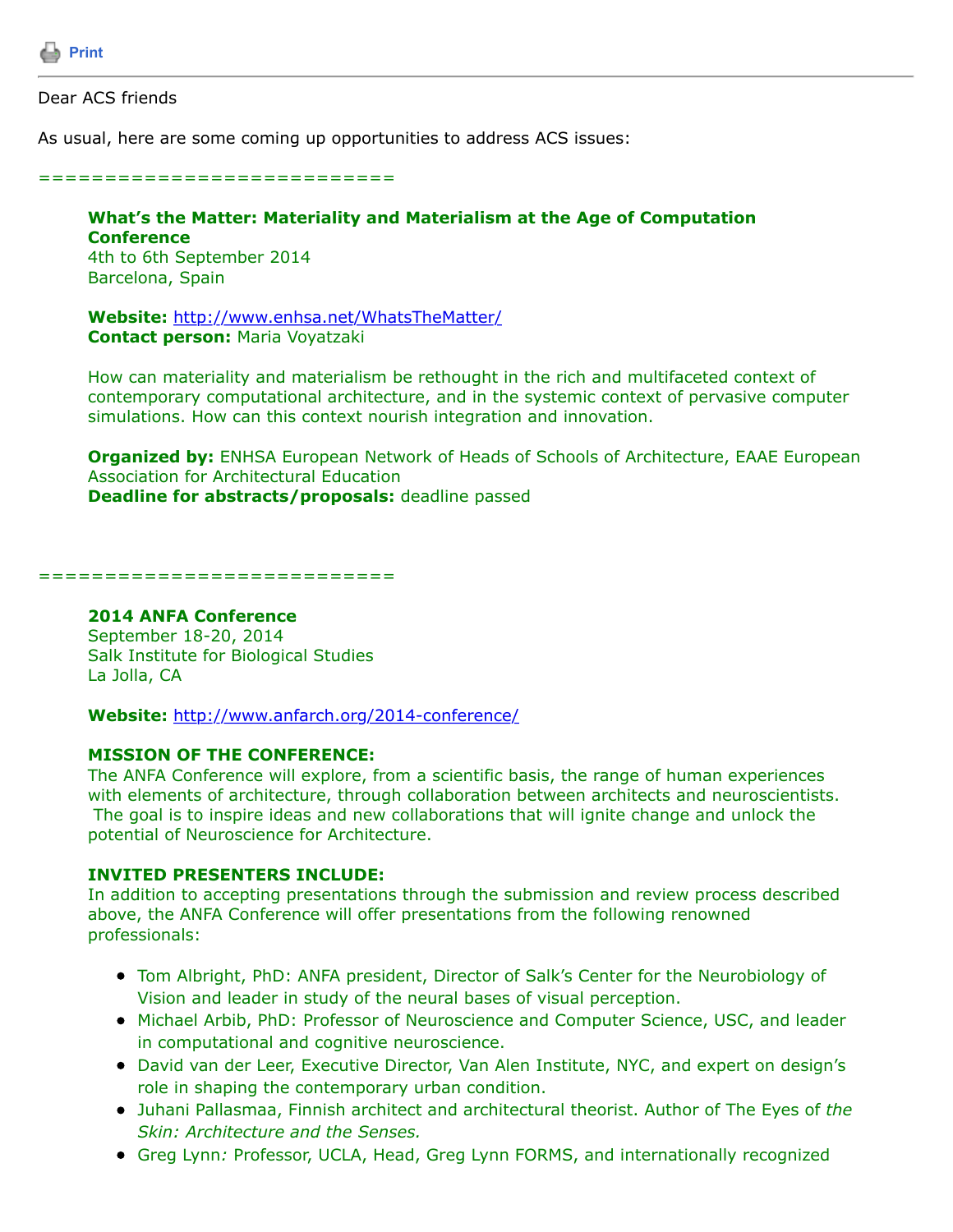leader in the use of organic forms for architecture and design.

- Eduardo Macagno, PhD: ANFA past-president. Professor and Founding Dean, UCSD Division of Biology and leader in study of brain development.
- Peter Salk, MD: President, Jonas Salk Legacy Foundation.
- Terry Sejnowski, PhD: Director of Salk Computational Neurobiology Laboratory and leader in study of neuronal mechanisms of information processing.

**Call for papers:** deadline passed

===========================

# **The Aesthetics of Politics and the Politics of Aesthetics in Contemporary Venezuela Conference**

19th to 20th September 2014 Cambridge, United Kingdom

**Website:** <http://venezuela-research-network.net/> **Contact person: Penelope Plaza** 

This two-day conference aims to engender interdisciplinary discussion of the aesthetic manifestations that emerge with, against, or alongside the State apparatus in contemporary Venezuela.

**Deadline for abstracts/proposals:** 30th June 2014

===========================

**International Symposium for Contemplative Studies Conference** organized by the Mind & Life Institute October 30 - November 2, 2014 Boston, MA

**Website:** <http://www.iscs2014.org/>

**Description:** The Mind & Life Institute's International Symposium for Contemplative Studies brings together scientists, scholars, artists, and contemplatives to explore clinical science, philosophy, humanities, education, economics, the arts, and other domains. These distinct, though overlapping, fields of research and scholarship focus on advancing our understanding of the human mind and how training the mind through contemplative practices can lead to valuable insights that promote a reduction in suffering, enhanced health and cognitive/emotional functioning, and increased social harmony. It has become clear that a multidisciplinary integrative approach is critical for understanding the mind and its effects on health, ethical behavior, and society at large. The International Symposium seeks to encourage and help shape a cohesive interdisciplinary field of contemplative studies in which basic and applied science, scholarship, education, the arts, and contemplative traditions collaboratively develop an integrated way of knowing.

The 2014 International Symposium for Contemplative Studies will begin the evening of Thursday, October 30, 2014, and will conclude in the early afternoon of Sunday, November 2nd. The program will include keynote addresses by His Holiness the 14th *Dalai Lama*; Diana Chapman Walsh, president emerita of Wellesley College; Richard Davidson, director of the Center for Investigating Healthy Minds at the University of Wisconsin, Madison; Amishi Jha,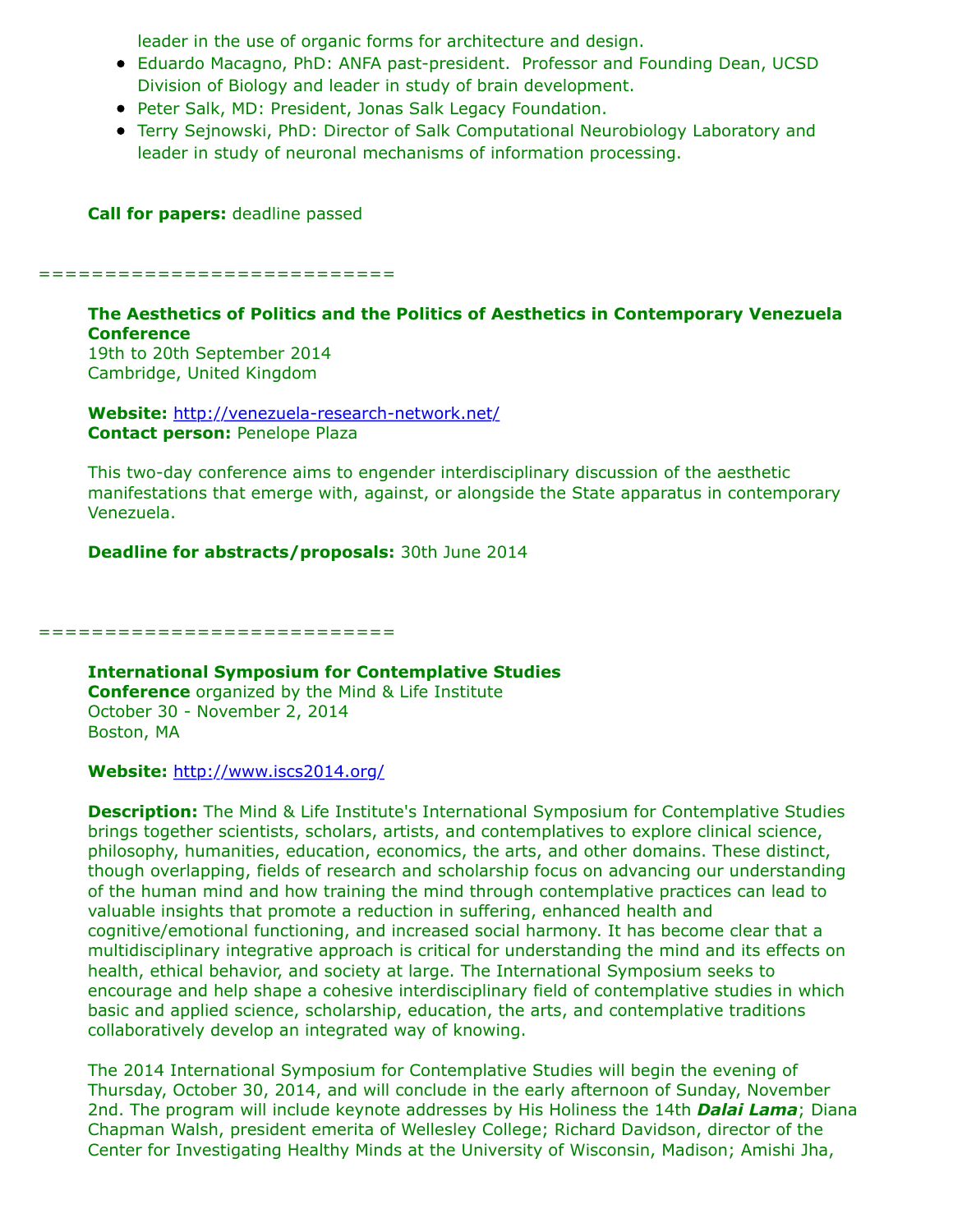director of contemplative neuroscience, the Mindfulness Research and Practice Initiative, at the University of Miami; David Germano, director of the Contemplative Sciences Center, University of Virginia; and Tania Singer, director of the department of social neuroscience at the Max Planck Institute. Master lectures by several distinguished scientists, scholars, artists, and contemplative teachers will also be presented. Individuals and groups will have the opportunity to submit proposals for individual paper, panel, or poster presentations, reflecting the most current contributions to the ever-growing field of contemplative studies. Also featured will be contemplative art performances and exhibits, as well as continuous contemplative practice opportunities. Evening activities will be designed to facilitate networking, ongoing collaborative relationships, and the establishment of new collaborations

**Call for papers:** deadline passed

==============================

**ARTEM OCC 2015 Conference** 26th to 27th March 2015 NANCY, Lorraine Region, France

**Website:** <http://conference.icn-groupe.fr/ARTEMOCC2015/> **Contact person:** Clarice Bertin

"Rethinking Paths on Creativity and Sustainability" ARTEM Organizational Creativity International Conference seeks to rethink paths on creativity to move organizations towards sustainability. Full paper submission deadline: October 31, 2014.

**Deadline for abstracts/proposals:** 31st August 2014

===========================

**American Canadian Conference for Academic Disciplines Conference** 18th to 21st May 2015 Toronto, Canada

**Website:** <http://www.internationaljournal.org/toronto.html> **Contact person:** Professor Joseph Bonnici, PhD, JD

Call for abstracts in various academic disciplines. 4-day conference at Ryerson University in the heart of Toronto. Free bus tours to Niagara Falls and other major Ontario locations. Publish in refereed journals and proceedings.

**Deadline for abstracts/proposals:** 25th March 2015

===========================

**Toward a Science of Consciousness 2015 (TSC 2015) Conference** 9th to 13th June 2015